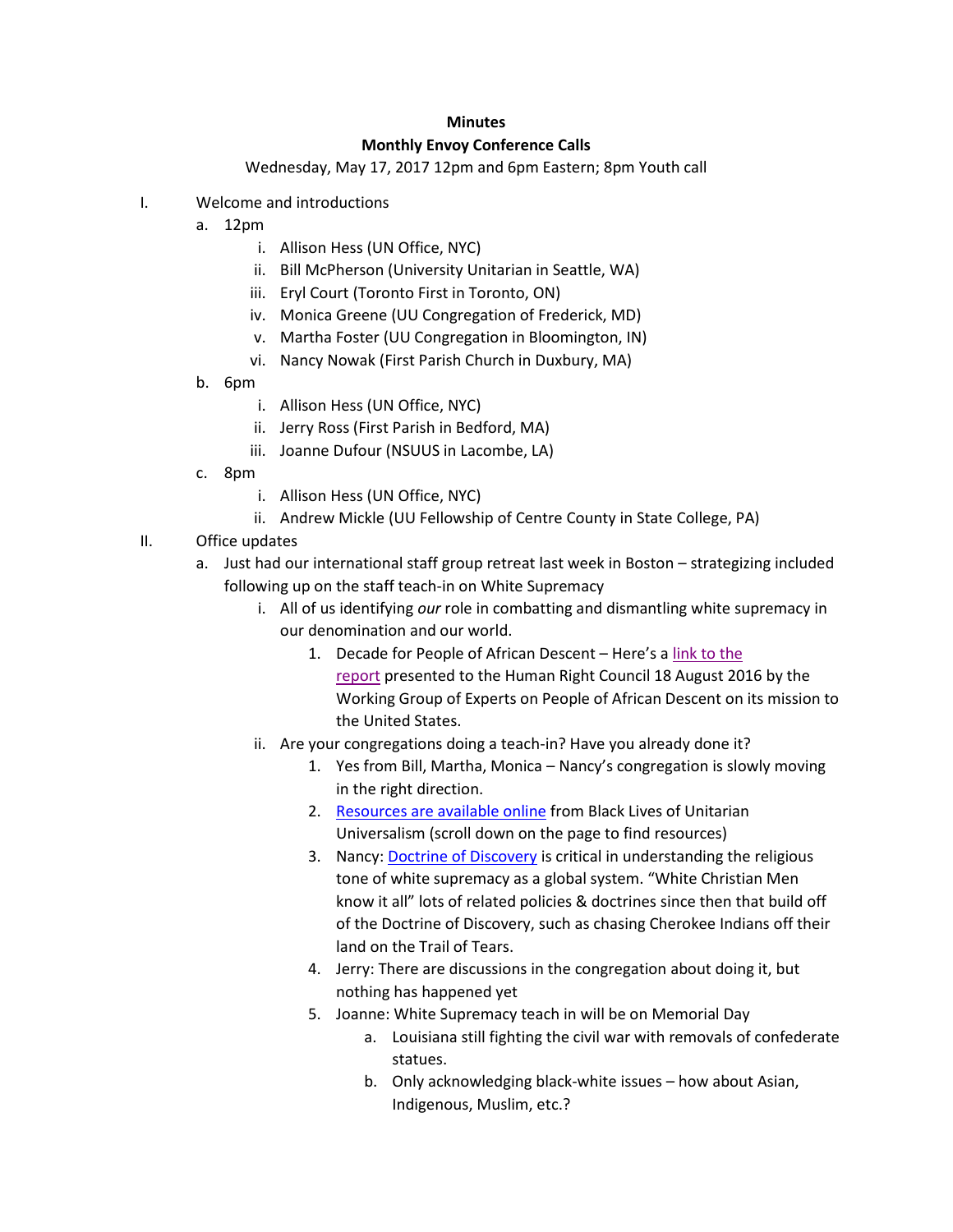- c. Joanne used to be in a group that was focused on teaching about diversity (Native American experience, Asian experience, etc. in USA) Gary Howard (who led this group) wrote a book "We can't teach what we don't know" – talking to white people who don't have experience with people from other backgrounds [\(most recent edition](https://www.amazon.com/Cant-Teach-What-Multicultural-Education/dp/0807757314/ref=pd_lpo_sbs_14_t_0/147-9624650-1053255?_encoding=UTF8&psc=1&refRID=YMD0N20V77RW38EV7DS1) of the book)
- 6. Andrew: Congregation's got a big social action group, but not necessarily ready for real engagement on racial justice (still a lot of "All Lives Matter" people in the congregation). Talking to the minister is a good idea. They just voted for a new Minister – Rev. Carol Thomas Cissel!
- b. Apologies for the technical difficulties during last week's panel on mass incarceration and racism. We'll have a blog post on that later this week.
- c. Another event we cohosted earlier this month was on climate-induced migration. It was in one of the smaller conference rooms at UN Headquarters and was live streamed on the Facebook page of one of our partners who joined us in organizing that event. The link to the live stream is include[d in the blog post](https://www.uua.org/international/blog/climate-induced-migration-conversation-united-nations) for any who are interested! Very interesting discussion with indigenous activists & UN representatives.
- III. UN News
	- a. UN Security Council just unanimously condemned the North Korea missile tests (including Russia and China = important since they often would abstain or veto) There's also been discussion of tightening sanctions.
	- b. The UN and Microsoft just announced a [new partnership to support human rights](https://www.geekwire.com/2017/microsoft-and-united-nations-team-up-for-landmark-human-rights-technology-partnership/) work – Microsoft will develop technology that will help the UN to predict, analyze, and respond to human rights situations around the world.
		- i. Joanne Microsoft was one of the first corporations that signed on and promoted the Millennium Development Goals
	- c. Coming up this July 10-19 High-Level Political Forum on Sustainable Development. This theme is "Eradicating poverty and promoting prosperity in the changing world" and in addition to Goal 17, it will focus on goals 1,2,3,5,9, and 14. (Next year's HLPF will focus on goals 6,7,11,12, and 15, and the following year will focus on goals 4,8,13, and 16.)
	- d. Jerry: Are there particular actions people can do for the upcoming [nuclear](http://www.nti.org/learn/treaties-and-regimes/proposed-nuclear-weapons-ban-treaty/) treaty [negotiations?](http://www.nti.org/learn/treaties-and-regimes/proposed-nuclear-weapons-ban-treaty/) (15 June to 7 July) Jerry's coming down to NYC for the Women's March to Ban the Bomb.
		- i. Maybe Jerry could do a guest post [on our blog.](https://www.uua.org/international/blog)
- IV. Upcoming plans including UUA General Assembly
	- a. Sights are set for GA
		- i. UU-UNO/UUSC workshop on human rights & climate justice (Thurs 6/22 1:30- 2:45)
		- ii. UUA IRO & ICUU workshop on UU Refugees (Thurs 6/22 3:15-4:30)
		- iii. UUPCC & ICUU & IRO international worship! (Thurs 6/22 5:00-6:15)
		- iv. International Reception & Blue Ribbon Ceremony! (Thurs 6/22 6:15-7:45)
		- v. Envoy Meeting! Friday 6/23 11:30-12:45
		- vi. Jerry will be an offsite delegate. Joanne will be there for Thursday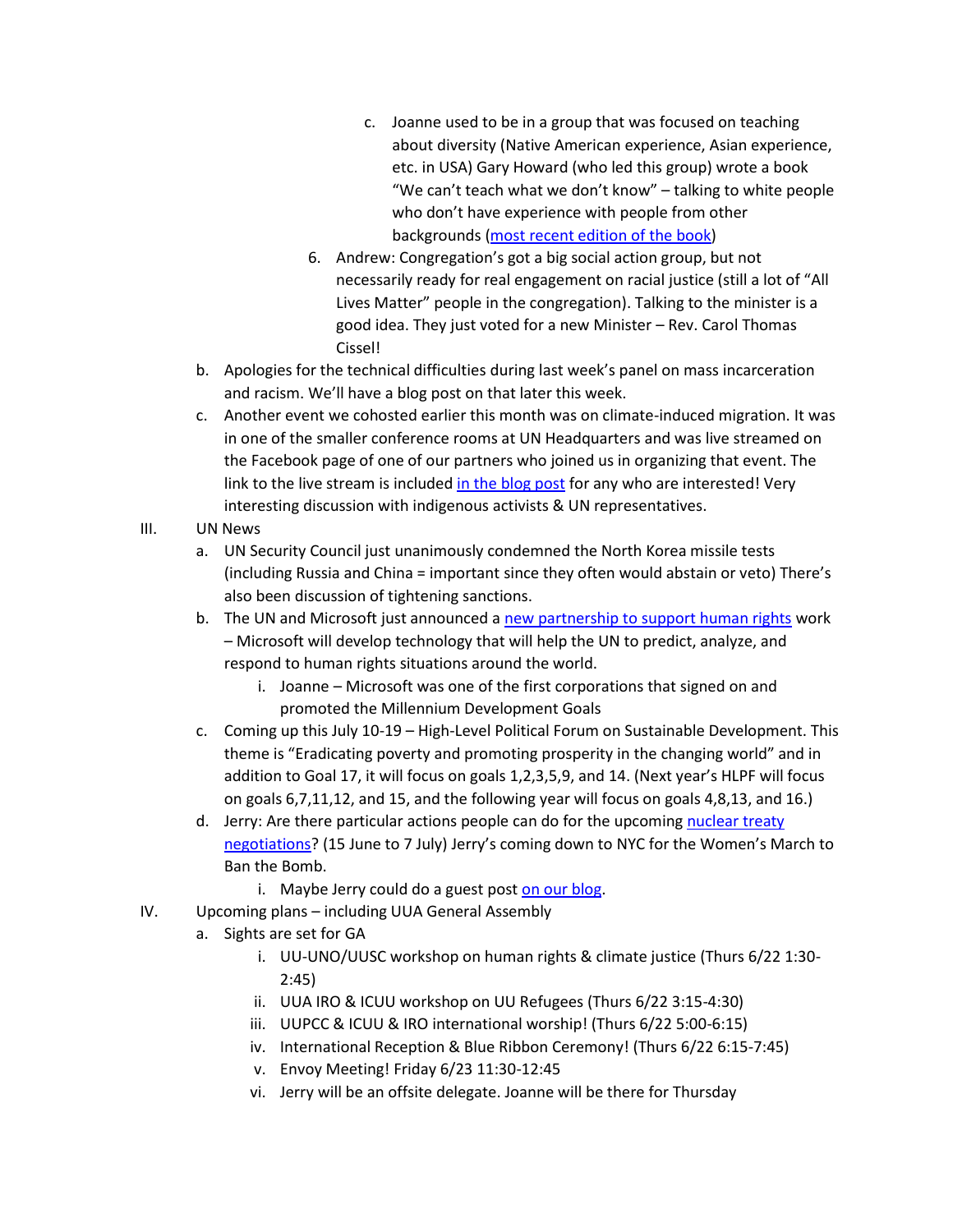- vii. Andrew will be at GA for the first time!
- b. Joanne Would Jerry like the Drone Quilt? Probably not right now,
- c. We need to get that video as soon as possible! Both Ray and Chris especially on a flash drive would be best
- d. Summer interns are starting! Very exciting SHARE LINK TO INTERNSHIP APPLICATION
- e. Look for the UN Sunday packet in June! Start planning a date for your UN Sunday service. If you'd like Bruce or I to speak, please get in touch ASAP – we both already have things on our calendars so don't delay!
	- i. Disarmament.
	- ii. Joanne: Hopefully Allison can come down in October to Louisiana
	- iii. Jerry's congregation's trying to get either the weekend before or after October  $24^{\text{th}}$ .
- V. Envoy Programs what's up with you/your congregation?
	- a. Eryl question: How widespread is UU-UNO participation around the United States?
		- i. Probably about 40 congregations have regular UN Sundays *that I know about* and have active Envoys; about 120 congregations have Envoys but not super active.
		- ii. Here's a [link to the Envoy group](https://www.facebook.com/groups/uuunoenvoys/) on Facebook an[d instructions on how to join.](http://www.uua.org/sites/live-new.uua.org/files/envoys_facebook_instructions.pdf)
		- iii. Eryl: Idea have the UU-UNO interns send to Envoys a brief summary of what's going on at the UN which would be of special interest to Envoys (in a very brief form) – Envoys might like to watch the weekl[y The Week in Review](http://webtv.un.org/search/the-week-in-review-12-may-2017/5432171094001?term=the%20week%20in%20review) video on UN Web TV (webTV.UN.org)
		- iv. Allison will look into setting up a forum on UUA.org for Envoys to have some interchange/discussion on issues.
	- b. Bill Indigenous activism to stop the Bears Ears monument from being destroyed in Utah – partnering w/ social justice group in Washington DC
	- c. Eryl planning the UN Sunday service which will be close to UN Day
		- i. Outside the church is a peace pole originated by survivor of a Hiroshima bombing – thousands of them exist throughout the world with "May Peace Prevail on Earth" inscribed in many languages. Next month there's an annual ceremony at the peace pole – brings people together around this universal aspiration for humanity. It is our responsibility to ensure that billions of children around the world have the chance to survive and thrive.
			- 1. Nancy is interested in a peace pole for her congregation! [Here's th](http://www.peacepoleproject.org/order.html)e link. [\(fancy wooden](https://peacepoleproject.org/ppshopcart/products.php) ones are more expensive)
	- d. Monica attended the seminar on Disarmament and shared what she learned w/ her congregation's Social Action Committee & also the Frederick Peace and Justice Network. Monica also nominated the UN Office to be a beneficiary of the church's split plate collection and it was approved!
	- e. Nancy Any information from the office regarding Black Lives Matter & mass incarceration will help understand & develop local programs – Nancy's congregation and the UU state action network (UU Mass Action) are working hard on abolishing statewide mass incarceration which is very connected to BLM
		- i. In the southern part of the country white supremacy is a very loaded word